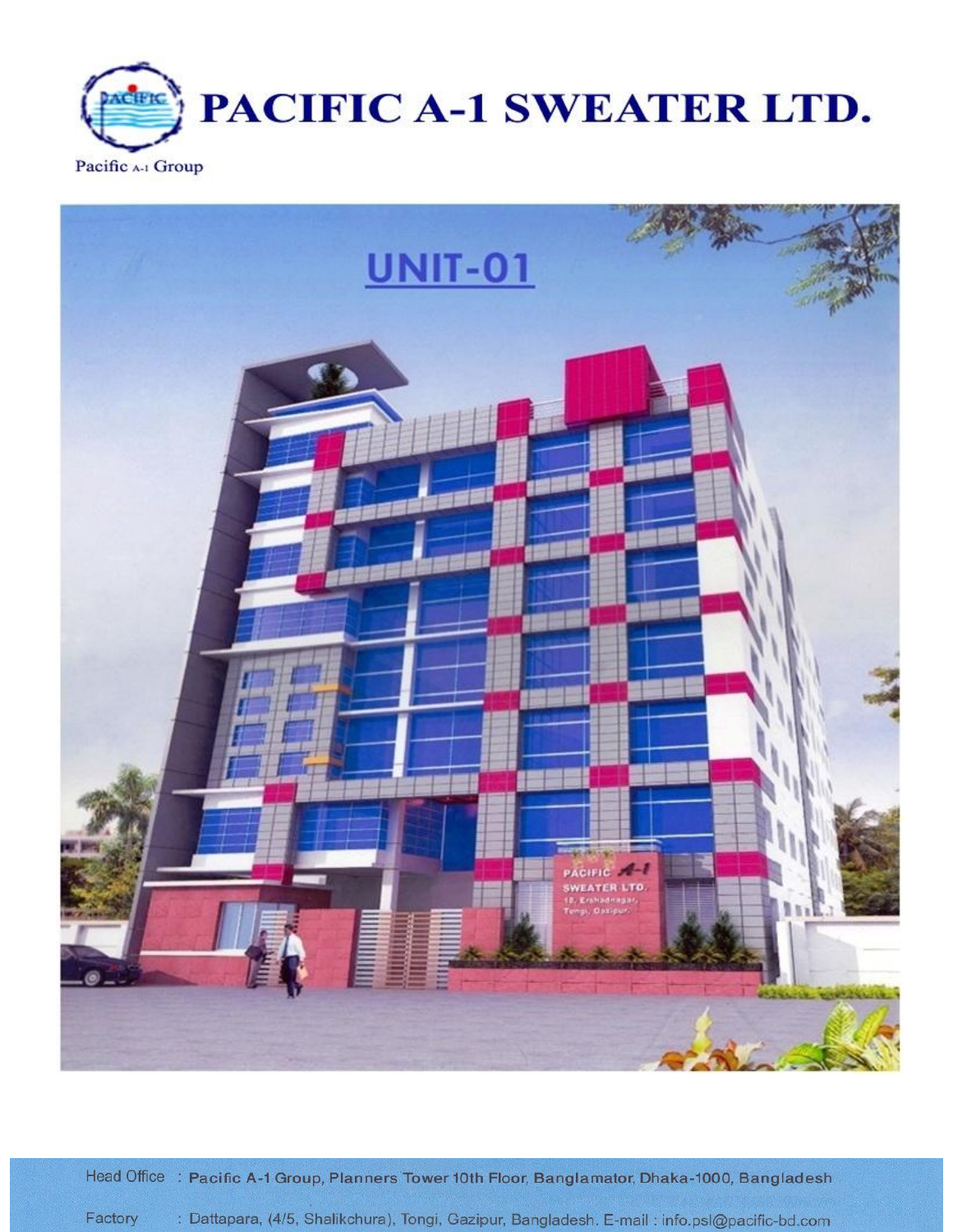



Head Office : Pacific A-1 Group, Planners Tower 10th Floor, Banglamator, Dhaka-1000, Bangladesh : Dattapara, (4/5, Shalikchura), Tongi, Gazipur, Bangladesh. E-mail : info.psl@pacific-bd.com Factory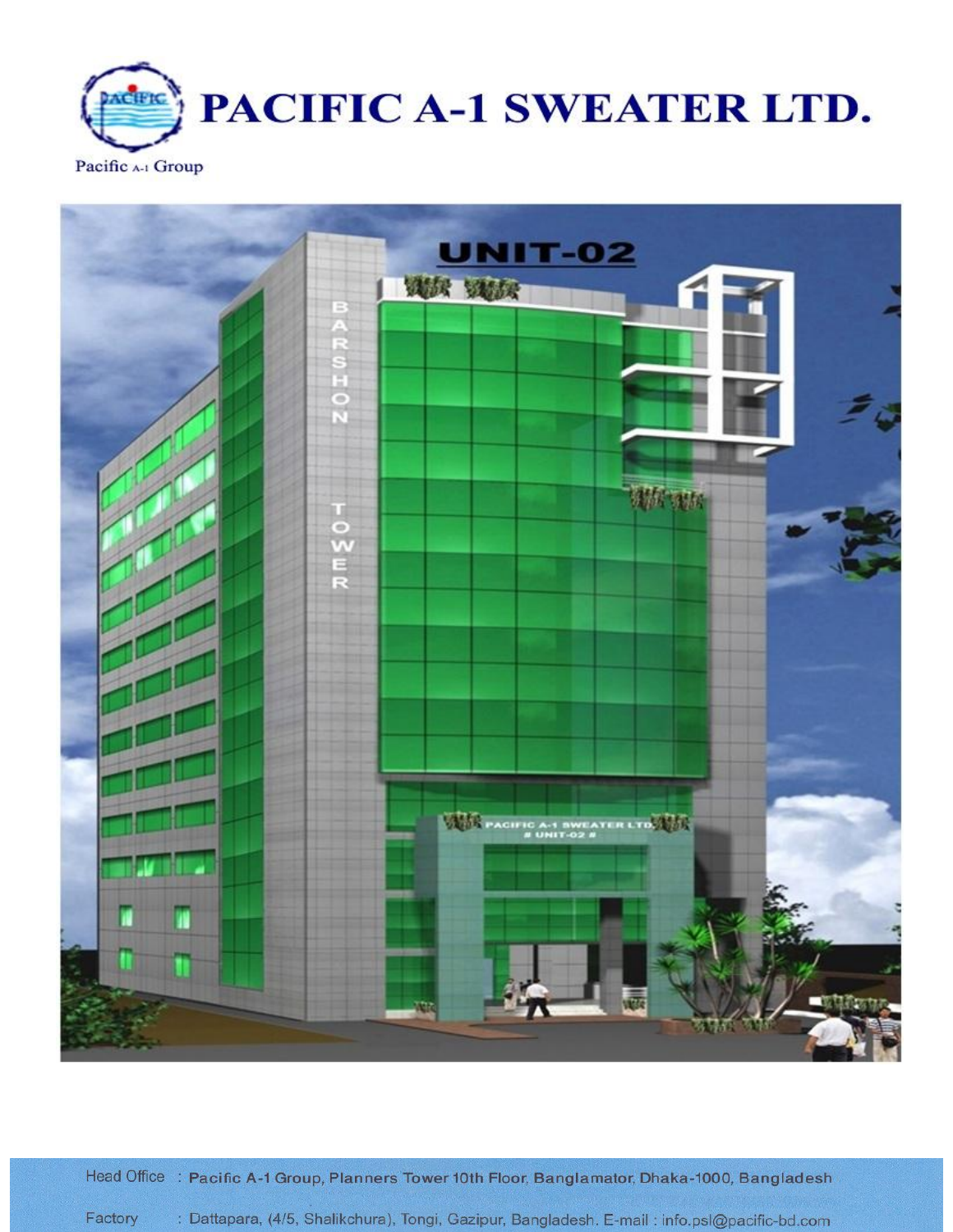

WORKING AREA



Head Office : Pacific A-1 Group, Planners Tower 10th Floor, Banglamator, Dhaka-1000, Bangladesh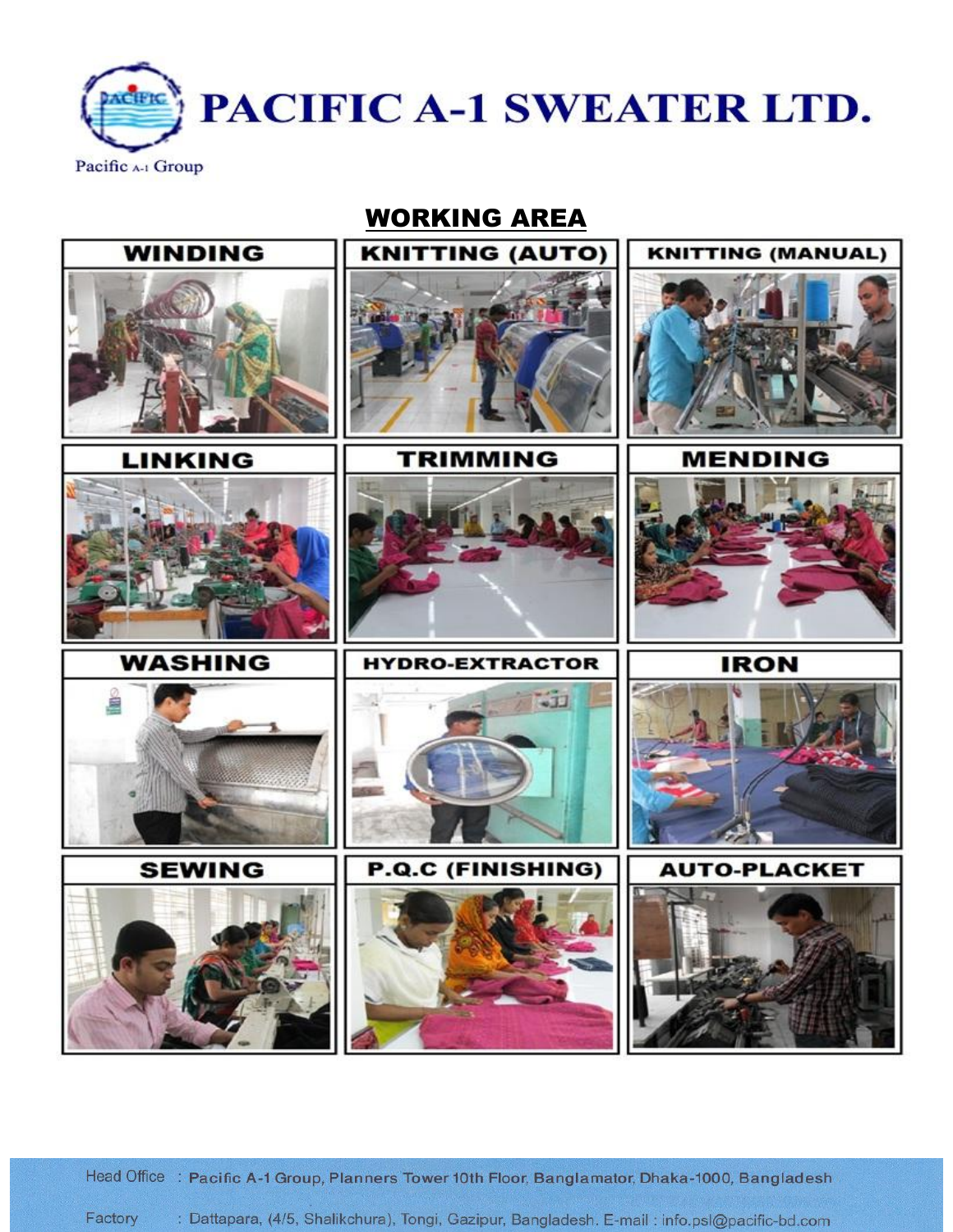

# **FIRST AID TRAINING**



# **FIRE DRILL TRAINING**



Head Office : Pacific A-1 Group, Planners Tower 10th Floor, Banglamator, Dhaka-1000, Bangladesh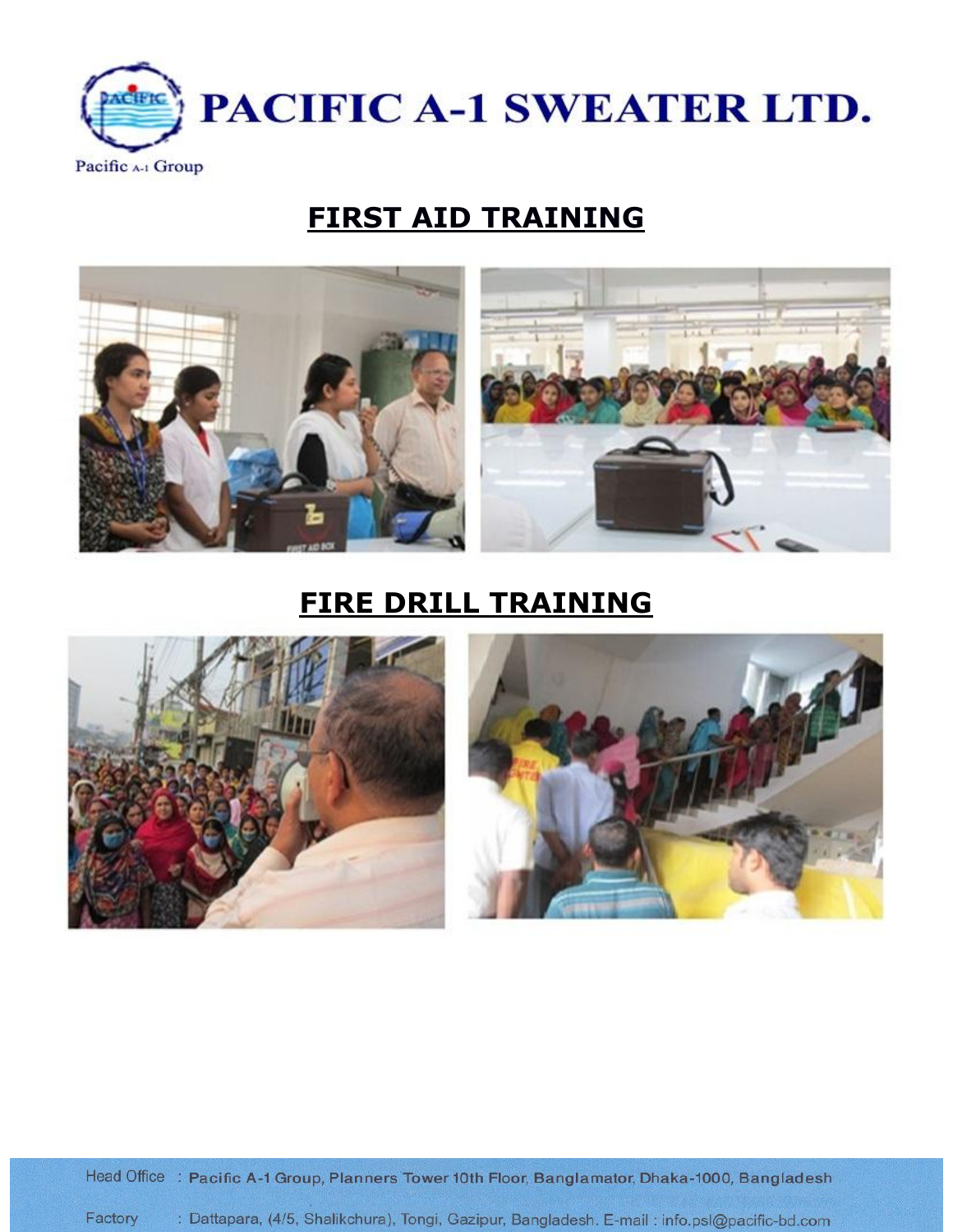

# **INTRODUCTION**

**PACIFIC A-1 SWEATER LIMITED, a 100% Export Oriented Computerized Jacquard** Knitting Industry, which manufacture quality of Men's, Ladies & Kids Pullover / Cardigan / Jumper / Sweater etc with present capacity of 5.4 millions of sweater per year. In order to carry out the orders of well renowned Buyer, we have engaged highly qualified technical personnel in the field of sweater industry to maintain quality product and operate the factory with the compliance of internationally reputed buyers. Moreover, our customers have the advantage of negotiating the order at one point and arranging shipment from the same point. The management of the company has given top priority in the following areas while establishing this unit.

- High value addition within the group in association with own backward linkage unit.
- To be more self-reliance to face the challenge of quota-free regime.
- To execute direct export and handle direct buyers.
- To offer competitive prices due to more price control within the group.
- To create employment opportunities through setting up this labor oriented industries.

**Pacific A1 Sweater Ltd.** is a 100% export oriented sweater factory incorporated Manual Machine in 2008 & Jacquard Machine in 2014 by **Pacific A-1 Group**. Now it is operating with its full capacity & emerging as one of the top ranked sweater manufacturer in Bangladesh market.

## **OPERATIONS OF PACIFIC A1 GROUP:**

- $\triangleright$  Pacific A-1 Sweater Ltd.
- $\triangleright$  Pacific Footwear Ind. Ltd.
- ▶ Pacific Shoes & Bags Industries.
- $\triangleright$  Pacific Aircon Pvt. Ltd.
- $\triangleright$  Pacific Jute Corporation Ltd.
- $\triangleright$  Pacific Trade Corporation Ltd.
- $\triangleright$  A R Jute Mills (Pvt.) Ltd.
- ▶ Pacific Air Conditioner & Engineering

## **COMPANY ADDRESS**

| Company Name           | : Pacific A-1 Sweater Ltd.      |                                                     |  |  |
|------------------------|---------------------------------|-----------------------------------------------------|--|--|
| Legal Status           | : Limited Company               |                                                     |  |  |
| <b>Factory Address</b> | Gazipur, Bangladesh             | : Dottopara (4/5, Shalikchura) Ershan Nagar, Tongi, |  |  |
| Telecom                | $: +88 - 02 - 8625426, 8625336$ | Fax: $+88-02-9664512$                               |  |  |
|                        |                                 |                                                     |  |  |

Head Office : Pacific A-1 Group, Planners Tower 10th Floor, Banglamator, Dhaka-1000, Bangladesh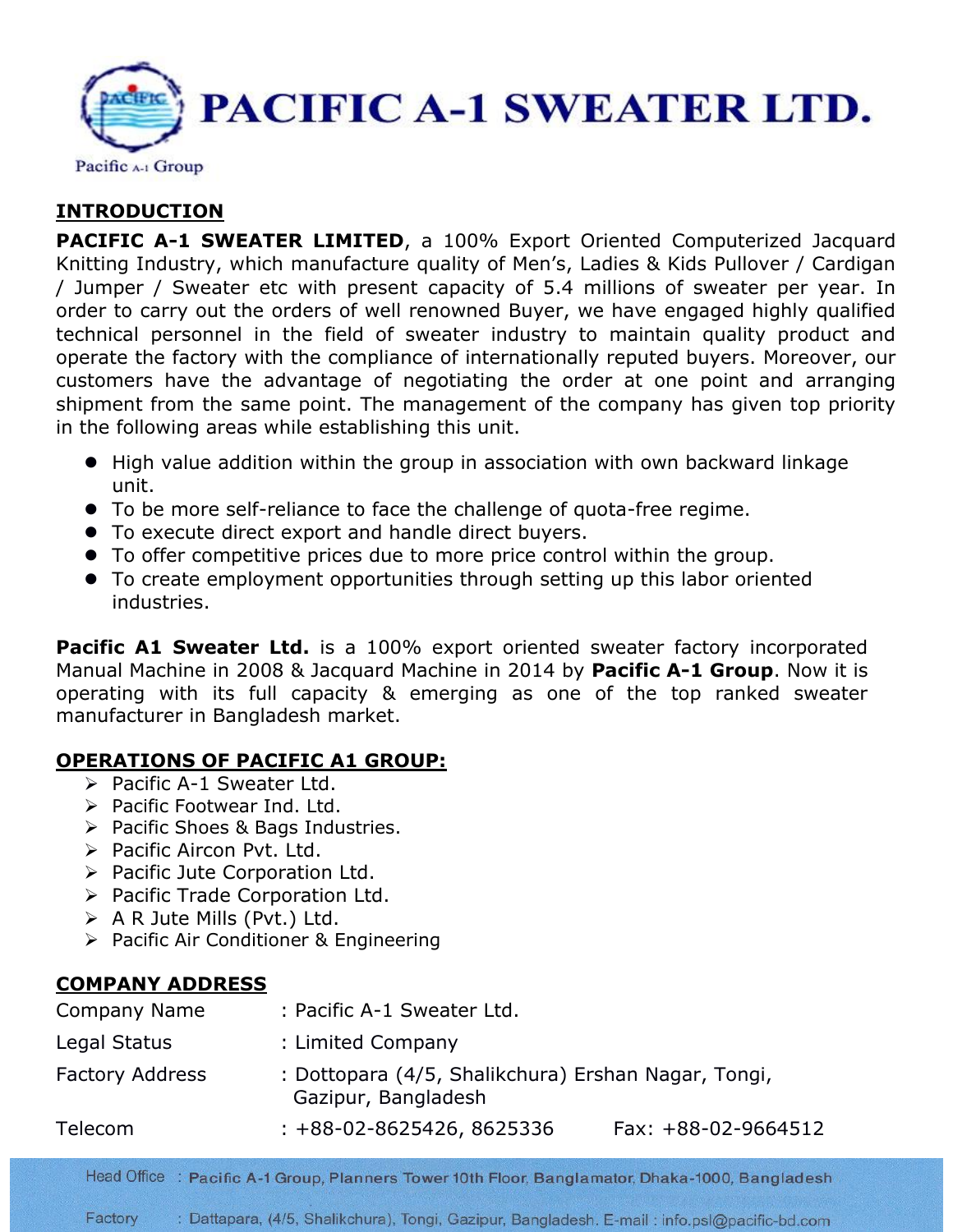

| Dhaka Office | : 13/A Planners Tower (10th Floor), Bangla Motor, |
|--------------|---------------------------------------------------|
|              | Dhaka1000, Bangladesh                             |
| <b>Tel</b>   | $: +88-02-8625426, 8625336, Fax: +88-02-9664512$  |
| Email        | $:$ info@pacific-bd.com                           |
| Web          | www.pacific-bd.com                                |

## **BUYERS & OTHERS INFORMATION**

| Major Buyers<br>France,              | : Germany, Spain, Australia, Italy, Sweden, USA, Canada,<br>UK, Russia, Brazil, etc |
|--------------------------------------|-------------------------------------------------------------------------------------|
| Principal products                   | : Sweaters                                                                          |
| Export                               | : Europe, America.                                                                  |
| Membership with                      | : BGMEA, DCCI, EPB                                                                  |
| <b>Payment Terms</b>                 | : L/C with payment at sight & Others (as disscused)                                 |
| Quantity Limit                       | : Minimum Quantity 3,000 pcs.                                                       |
| Delivery Time                        | : 90 Days by use of local yarn & Import yarn: 120 days                              |
| <b>Material Sourcing</b>             | : Imported & Local                                                                  |
| <b>Product Categories</b>            | : Sweaters, Knit & Dyeing & Footwear                                                |
| <b>Business Type</b>                 | : Manufacturer / Exporter                                                           |
| <b>Export Percentage</b>             | $:100\%$                                                                            |
| Total no of employees : 1700 Persons |                                                                                     |

## **AUDIT STATUS**

| <b>BSCI</b><br><b>SEDEX</b><br><b>ETP</b><br><b>ACCORD &amp; ALLIANCE</b> |  | : Done<br>: Done<br>: Done | : On going process                       |  |
|---------------------------------------------------------------------------|--|----------------------------|------------------------------------------|--|
| <b>WRAP</b><br><b>ETP</b>                                                 |  |                            | : On going process<br>: On going process |  |
| <b>ISO</b>                                                                |  |                            | : Under Process                          |  |
| <b>BUYER COUNTRY</b>                                                      |  |                            | <b>BRAND NAME</b>                        |  |
| <b>GERMANY</b>                                                            |  |                            |                                          |  |

Head Office : Pacific A-1 Group, Planners Tower 10th Floor, Banglamator, Dhaka-1000, Bangladesh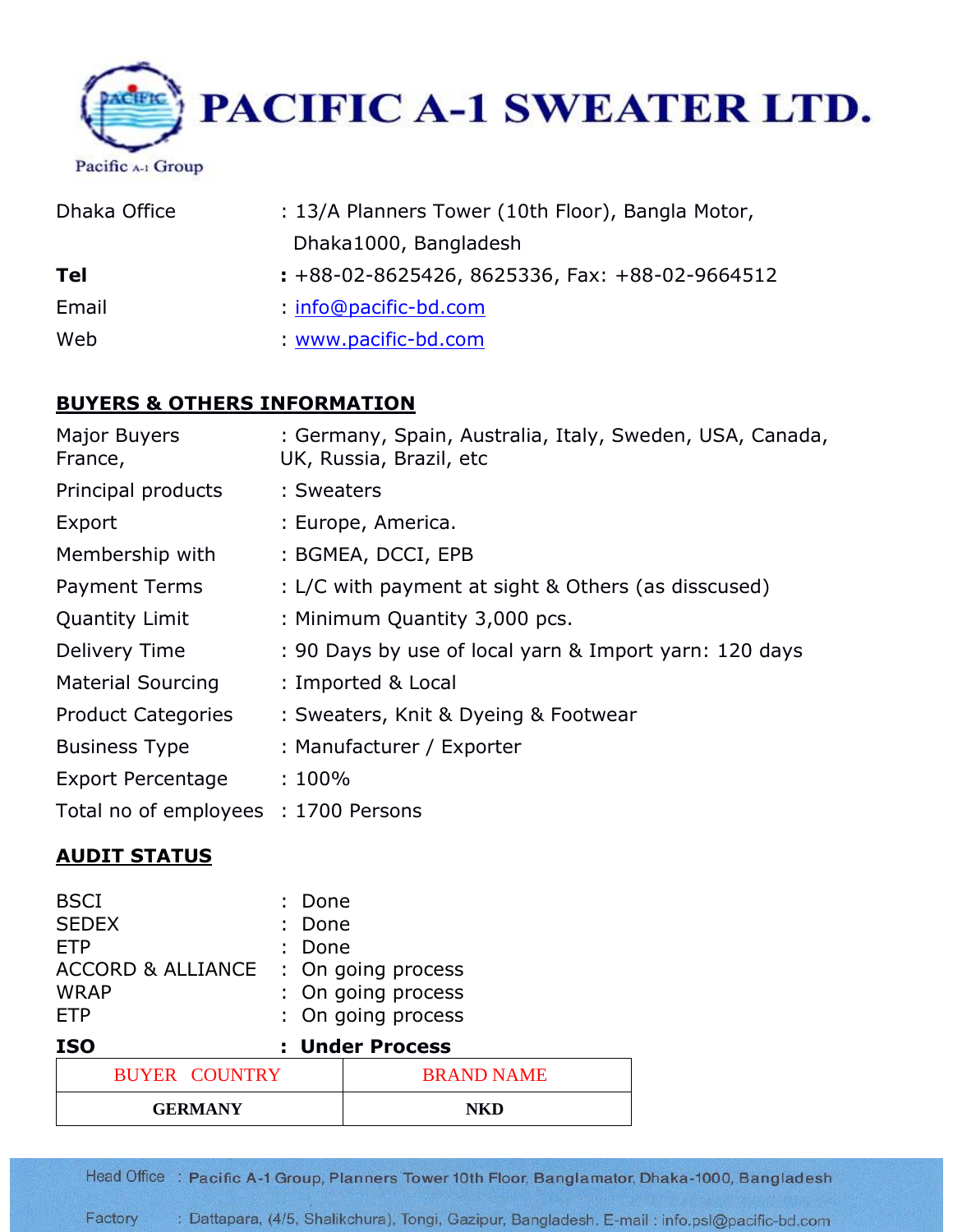PACIFIC A-1 SWEATER LTD. Pacific A-1 Group

| <b>SPAIN</b>             | <b>EL-CORTEINGLES</b> |  |
|--------------------------|-----------------------|--|
| <b>EUROPE</b>            | <b>NEW-YORKER</b>     |  |
| <b>Australia</b>         | <b>TIME-ZONE</b>      |  |
| <b>Germany</b>           | <b>GERRY WEBER</b>    |  |
| <b>Europe</b>            | C & A                 |  |
| Canada                   | <b>SIMONS</b>         |  |
| <b>Italy</b>             | <b>SIMES</b>          |  |
| <b>Usa</b>               | <b>ULLAPOPKEN</b>     |  |
| Canada                   | <b>BUDDELEI</b>       |  |
| Canada                   | <b>ROUTE (GGS)</b>    |  |
| <b>Italy</b>             | <b>OVIESSE</b>        |  |
| <b>Fashion Trade</b>     | <b>Sweden</b>         |  |
| Codes                    | <b>France</b>         |  |
| La-Halle                 | <b>France</b>         |  |
| <b>Kitty</b>             | <b>France</b>         |  |
| Mr.Leady<br><b>Spain</b> |                       |  |
| <b>SRG</b><br><b>UK</b>  |                       |  |
| <b>CLK Hello</b>         | (Spain)               |  |

## **BANK DETAILS**

**Agrani Bank Ltd**. Principal Branch, Motijheel C/A Dhaka1000, Bangladesh Swift: AGBKBDDHA001

## **CONTACT PERSONS**

(i) **Nasrin Zaman Kakoli**  Chairman

#### (ii) **Hasanuzzaman Tito**  Managing Director

Head Office : Pacific A-1 Group, Planners Tower 10th Floor, Banglamator, Dhaka-1000, Bangladesh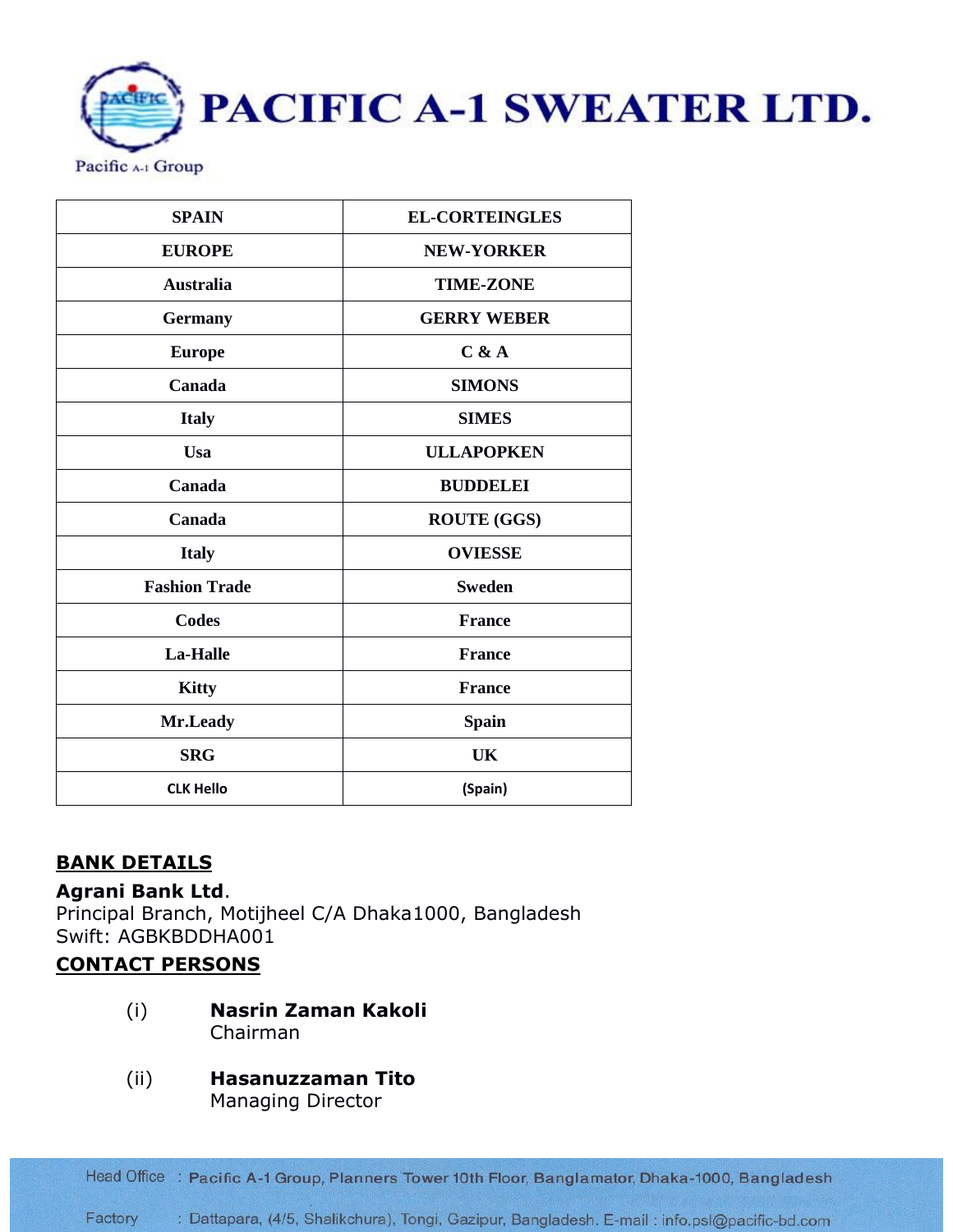

## **VISION**

To serve the nation through participation in the development of the economy as a leading export oriented company of Bangladesh. Our Customer is our top priority. We pride ourselves on being the industry leaders in :

- **Customer Satisfaction**
- Quality
- **•** Commitment
- **•** Environmental Consciousness
- **•** Social Responsibility

#### **MISSION**

- To be outstanding company with excellent team work spirit.
- To provide quality products and ensure steady growth of the Company.
- To bring about a qualitative improvement in the life style of people.
- To encourage continuous economical development and citation of Employment opportunities.

## **CODE OF CONDUCT**

Pacific A-1 Sweater Ltd strives as a responsible apparel/flat knitwear producer and exemplifies the internationally established codes of social accountability and ethical business practices. It distinguishes the cultural differences and provides work for individuals exclusively on the basis of their qualification for the job. Pacific A-1 Sweater Ltd classifies and work with the suppliers who in the manner of Commerce abide by local laws and have ethical values well suited to their won. The basis for the various parameters that comprise the code of conduct are drawn from the following:

- 1. Ethical trading Initiative
- 2. Business Social Compliance Initiative
- 3. Global Sourcing principles of key Customers
- 4. ILO Conventions
- 5. Local Legislation

## **LOCATION & CAPACITY**

The space for Pacific A-1 Sweater Limited is 150,000 Square feet in two build multi storied buildings with modern architectural design. Tiled, surrounding windows, sufficient air ventilation, conference & showroom, inspection facilities, alternate emergency exit provisions, sufficient hygienic toilets, modern fire detection, alarm & rescue system, all together planned set up provides an excellent working environment maintaining the compliances for the international buyers. Fully in compliance with existing labor law of

Head Office : Pacific A-1 Group, Planners Tower 10th Floor, Banglamator, Dhaka-1000, Bangladesh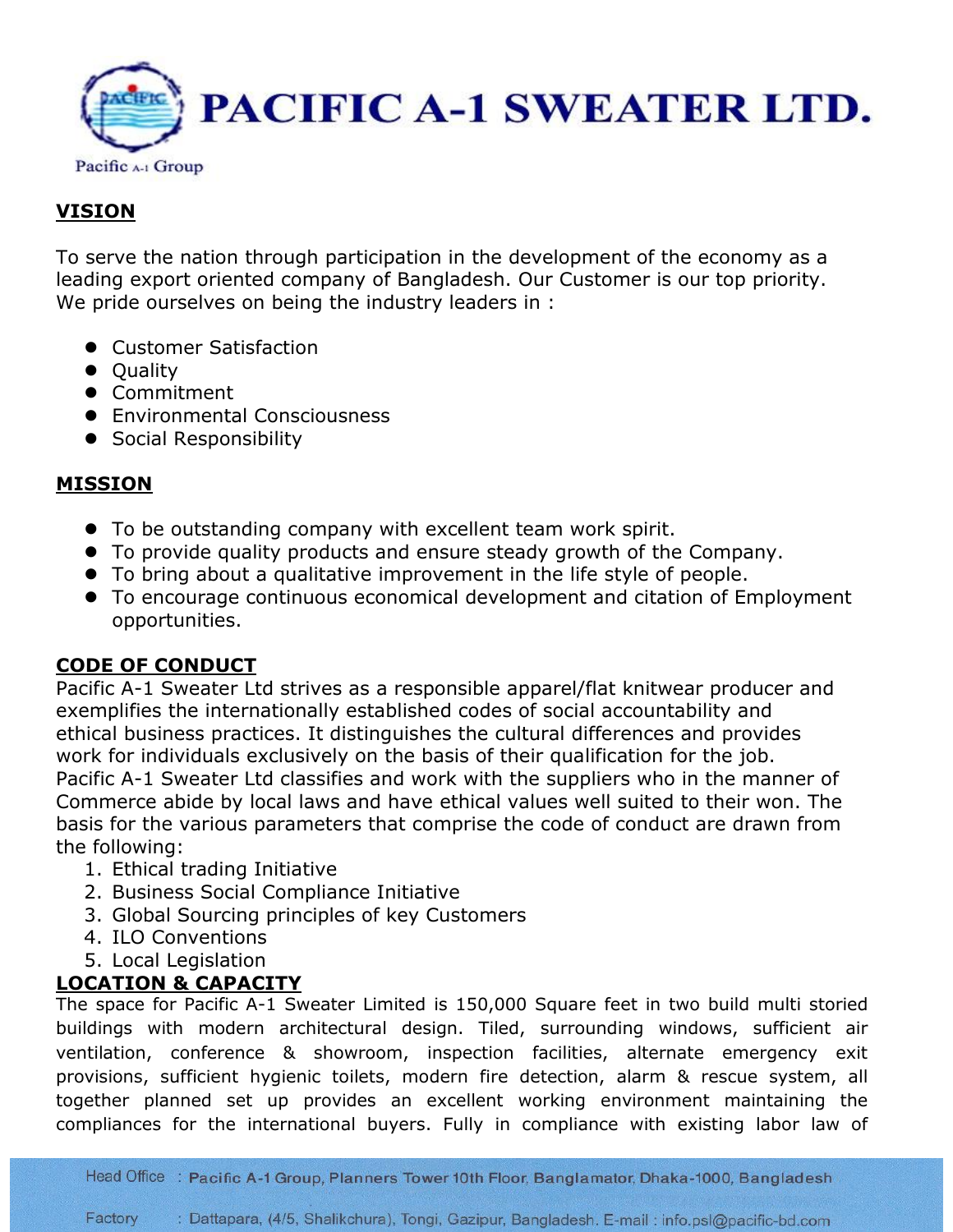

Bangladesh. It is basically comprised with 02 kinds of sweater knitting machine which are as follows:

## **Fully Computerized Flat Jacquard Machine**

We are proceed for **1000 Nos** of automatic Jacquard Machine. Automatic Jacquard and manual machine details:

| $\triangleright$ 12 Gauge | - 170 Nos               |
|---------------------------|-------------------------|
| $\triangleright$ 7 Gauge  | $-100$ Nos              |
| $\triangleright$ 5 Gauge  | $-100$ Nos              |
| $\geq 7$ & 5 Gauge        | - 100 Nos (Convertible) |
| $\triangleright$ 3 Gauge  | - 80 Nos                |

#### **Hand Driven Manual Knitting Machine**

Our hand driven manual knitting machine is comprised with only 12, 7, 5, 3 gauge with the quantity being:

|  |  | $\triangleright$ 12 Gauge | -200 Set |
|--|--|---------------------------|----------|
|--|--|---------------------------|----------|

- **7 Gauge -150 Set**
- **5 Gauge -150 Set**
- **3 Gauge -100 Set**

#### **Production Capacity**

- Total Capacity = **4, 50,000** Pcs / Month (For All Gauges)
- Total Capacity = **5.4 Million** Pcs / Year (For All Gauges)
- Annual Turnover approximate **\$USD 6.5** Million.

#### **Machinery Details**

Our machineries status is as per below

| <b>SL NO</b>   | <b>MACHINERY DETAILS</b>         | <b>BRAND NAME</b>    | <b>MODEL NO</b> | <b>QUANTITY</b> |
|----------------|----------------------------------|----------------------|-----------------|-----------------|
|                | <b>TWISTYARN TRAVERS WINDERS</b> | <b>FLYING TIGHER</b> |                 | 21 SETS         |
| $\overline{2}$ | AUTO JAQUARD MACHINE - 3GG       | <b>RUNNING TIGER</b> |                 | 020 SETS        |
| 3              | AUTO JAQUARD MACHINE - 5GG       | <b>RUNNING TIGER</b> |                 | 80 SETS         |
| 4              | AUTO JAQUARD MACHINE - 7GG       | <b>RUNNING TIGER</b> |                 | 80 SETS         |

Head Office : Pacific A-1 Group, Planners Tower 10th Floor, Banglamator, Dhaka-1000, Bangladesh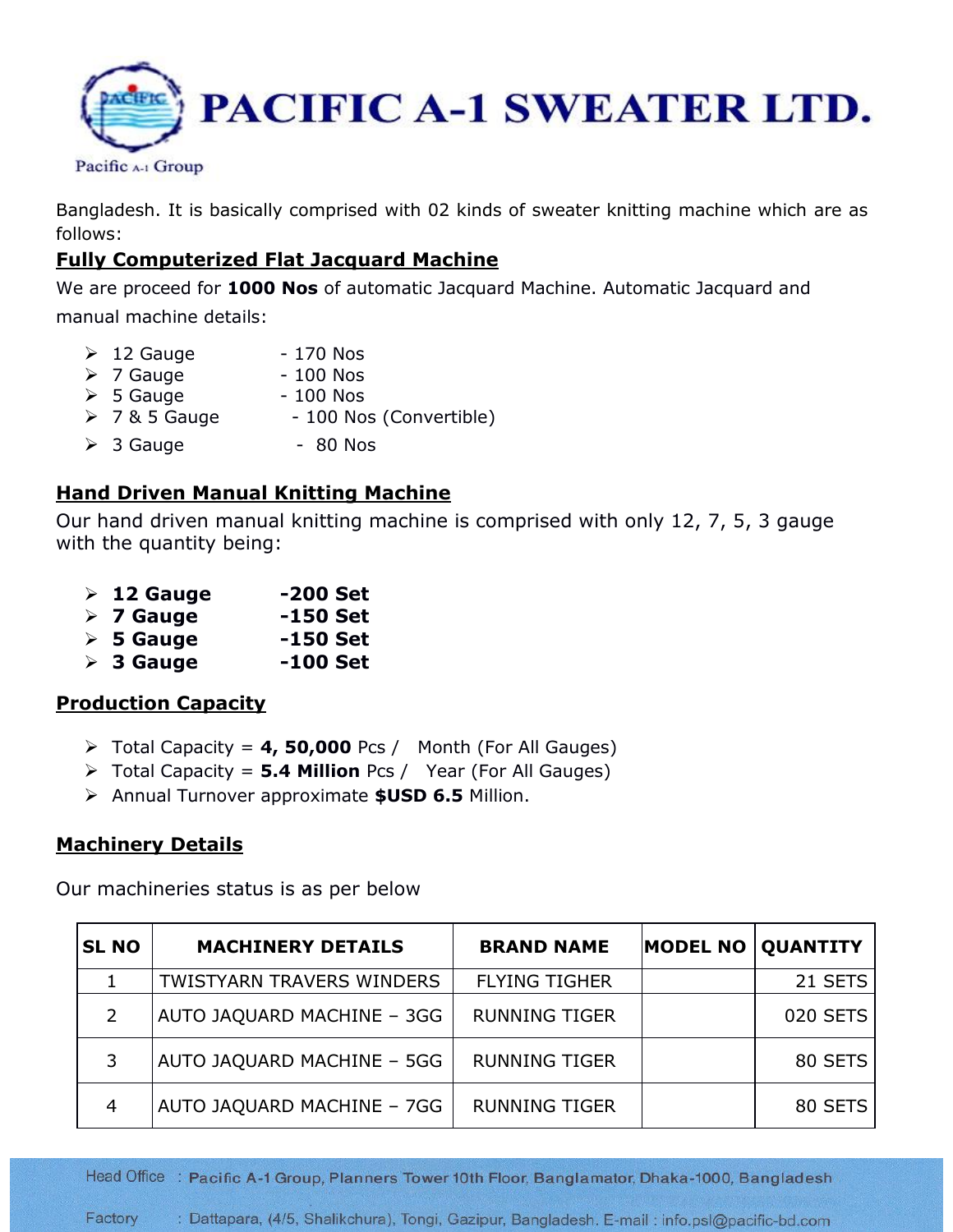PACIFIC A-1 SWEATER LTD. ACIFIC Pacific A-1 Group

| 5              | AUTO JAQUARD MACHINE -<br>(5~7 MULTI GG)       | <b>RUNNING TIGER</b> |                 | 50 SETS         |
|----------------|------------------------------------------------|----------------------|-----------------|-----------------|
| 6              | AUTO JAQUARD MACHINE -<br>12GG                 | <b>RUNNING TIGER</b> |                 | <b>170 SETS</b> |
| $\overline{7}$ | HAND DRIVEN FLAT KNITTING<br>MACHINE12GG       | <b>FLYING TIGER</b>  |                 | <b>250 SETS</b> |
| 8              | HAND DRIVEN FLAT KNITIING<br>MC 7gg            | <b>FLYING TIGER</b>  |                 | <b>140 SETS</b> |
| 9              | HAND DRIVEN FLAT KNITIING<br>MC 5gg            | <b>FLYING TIGER</b>  |                 | <b>110 SETS</b> |
| 10             | HAND DRIVEN FLAT KNITIING<br>MC 3gg            | <b>FLYING TIGER</b>  |                 | <b>100 SETS</b> |
| 11             | <b>AUTO NECK MACHINE 5gg</b>                   | <b>RUNNING TIGER</b> |                 | 002 SETS        |
| 12             | <b>AUTO NECK MACHINE 7gg</b>                   | <b>RUNNING TIGER</b> |                 | 002 SETS        |
| 13             | <b>AUTO NECK MACHINE 12gg</b>                  | <b>RUNNING TIGER</b> |                 | 004SETS         |
| 14             | COMPUTERIZED COLLAR<br><b>KNITTING MAC12GG</b> |                      |                 | 004SETS         |
| 15             | COMPUTERIZED COLLAR<br>KNITTING MC5~7          |                      |                 | 003SETS         |
| 16             | LINKING MACHINE 16 gg                          |                      |                 | 40 SETS         |
| 17             | LINKING MACHINE 14 gg                          |                      |                 | <b>230 SETS</b> |
| 18             | LINKING MACHINE - 8.0 gg                       |                      |                 | 80 SETS         |
| 19             | LINKING MACHINE 6.0gg                          |                      |                 | 20 SETS         |
| 20             | LIGHT CHECK                                    |                      |                 | 15 SETS         |
| 21             | <b>BARTECK MACHINE LOCK</b><br><b>STITCH</b>   | <b>JUKI</b>          | <b>LK1903AS</b> | 08 SETS         |
| 22             | PULL TEST MACHINE                              |                      |                 | 01 SET          |
| 23             | LIGHT BOX                                      |                      |                 | 01 SET          |
| 24             | <b>MOISTURE METER</b>                          |                      |                 | 01 SET          |
| 25             | <b>FLAT LOCK</b>                               | <b>JUKI</b>          | 13003156N       | 004 SETS        |
| 26             | WINCHCAPACITY: 100 LBS<br><b>EACH</b>          | SHEEN MEI            | <b>XGB 46</b>   | 003 SETS        |
| 27             | <b>WINCHCAPACITY 250 LBS EACH</b>              | <b>NAGI SHENG</b>    | <b>NS210</b>    | 003 SETS        |
| 28             | <b>HYDRO EXTACTOR62 KGS</b>                    | <b>NAGI SHENG</b>    | <b>NS2536</b>   | 004 SET         |
| 29             | HYDROEXTACTOR60GKS                             | <b>SEALION</b>       | <b>TG60</b>     | 002 SETS        |
| 30             | THUBLER DRYER CAPACITY 80<br><b>LBS</b>        | <b>SHENG MEI</b>     | <b>TW14</b>     | <b>008 SETS</b> |
| 31             | THUBLER DRYERCAPACITY 500<br><b>LBS</b>        | <b>NAGI SHENG</b>    | <b>NS2800</b>   | 002 SETS        |
| 32             | <b>STEAM IRON</b>                              | <b>SILVER STAR</b>   |                 | 060 SETS        |

Head Office : Pacific A-1 Group, Planners Tower 10th Floor, Banglamator, Dhaka-1000, Bangladesh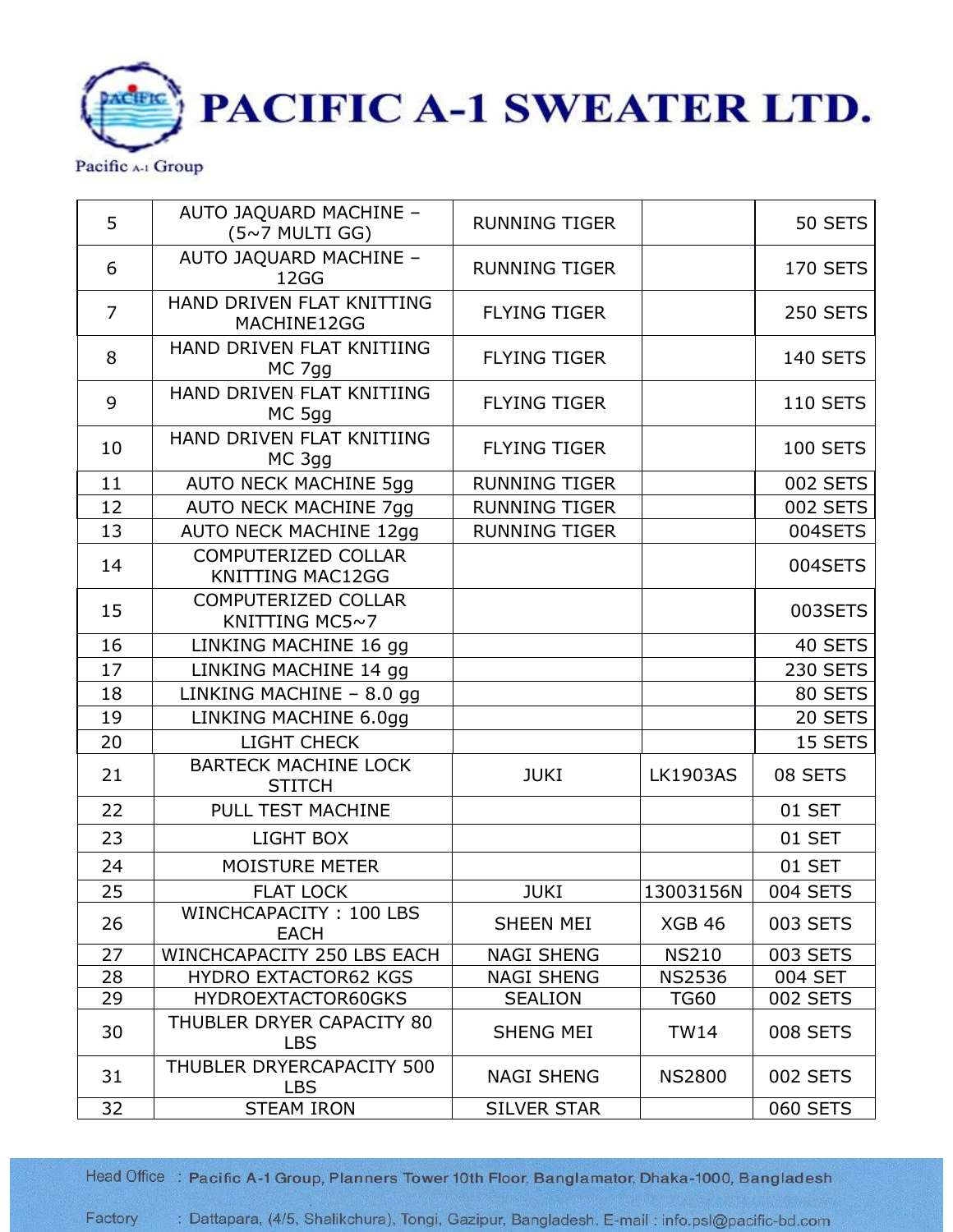

| 33 | <b>BOILER</b>           | <b>DAILEM</b>   | D <sub>2006</sub> | 001 SETS |
|----|-------------------------|-----------------|-------------------|----------|
| 34 | METAL DETECTOR          | HASIMA          | HN770G-<br>100    | 001 SETS |
| 35 | <b>DESIEL GENERATOR</b> | <b>JHONDEER</b> | JTAD220           | 001SETS  |
| 36 | AIR COMPRESSOR          | <b>JUCAI</b>    | J250              | 002SETS  |

#### **DETAILS INFORMATION ON COMPLIANCE:**

**MEDICAL & DAY-CARE CENTERS:** Pacific A-1 sweater Ltd maintains in all its production facilities Medical and day care centers. Full time Doctors and professional paramedics are employed to attend medical emergencies as well as general health complaints of the workers free of charge.

**DINING AND PRAYER ROOM FACILITY:** Dining are prayer available in our factory male and female sparely.

**DOCTOR'S FACILITY:** One doctor and nurses are always valuable for medical treatment. In addition we ensure the availability of sufficient medicines and provide all the necessary treatment of the workers in the factory.

**HEALTH AND SAFETY:** This is a major concern of our factory we check on a regular basis In order to ensure that all electric lines and equipments are safe. Our factory has fire evacuation plans and each floor and regular fire drills are carried out and timed. Our factory is of totally no smoking place and there are required number of fire extinguishers And fire alarm bells are installed in different places of the building and those are regularly Checked our concern person.

**ACCESS AND EXIT FACILITY:** Both factory buildings have two wide stairs.

**ETP FACILITY:** We have a ETP plan which are cover of Buyer stranded.

**ELECTRICITY FACILITY:** Besides government facilities of electricity we have our own 1000 KVA stand by generators in both the units to keep full stream of production in all time.

**NO CHILD LABOUR:** All workers are working in the factory above the age of 18. All workers are given written declaration of their age. If there is any doubt regarding their age they are examined or verified by the civil surgeons of Bangladesh. This is the procedure of labor law. So there is no child in our factory.

**BROKEN NEDDLE RECORD PROCEDURE:** The store officer maintains the broken

Head Office : Pacific A-1 Group, Planners Tower 10th Floor, Banglamator, Dhaka-1000, Bangladesh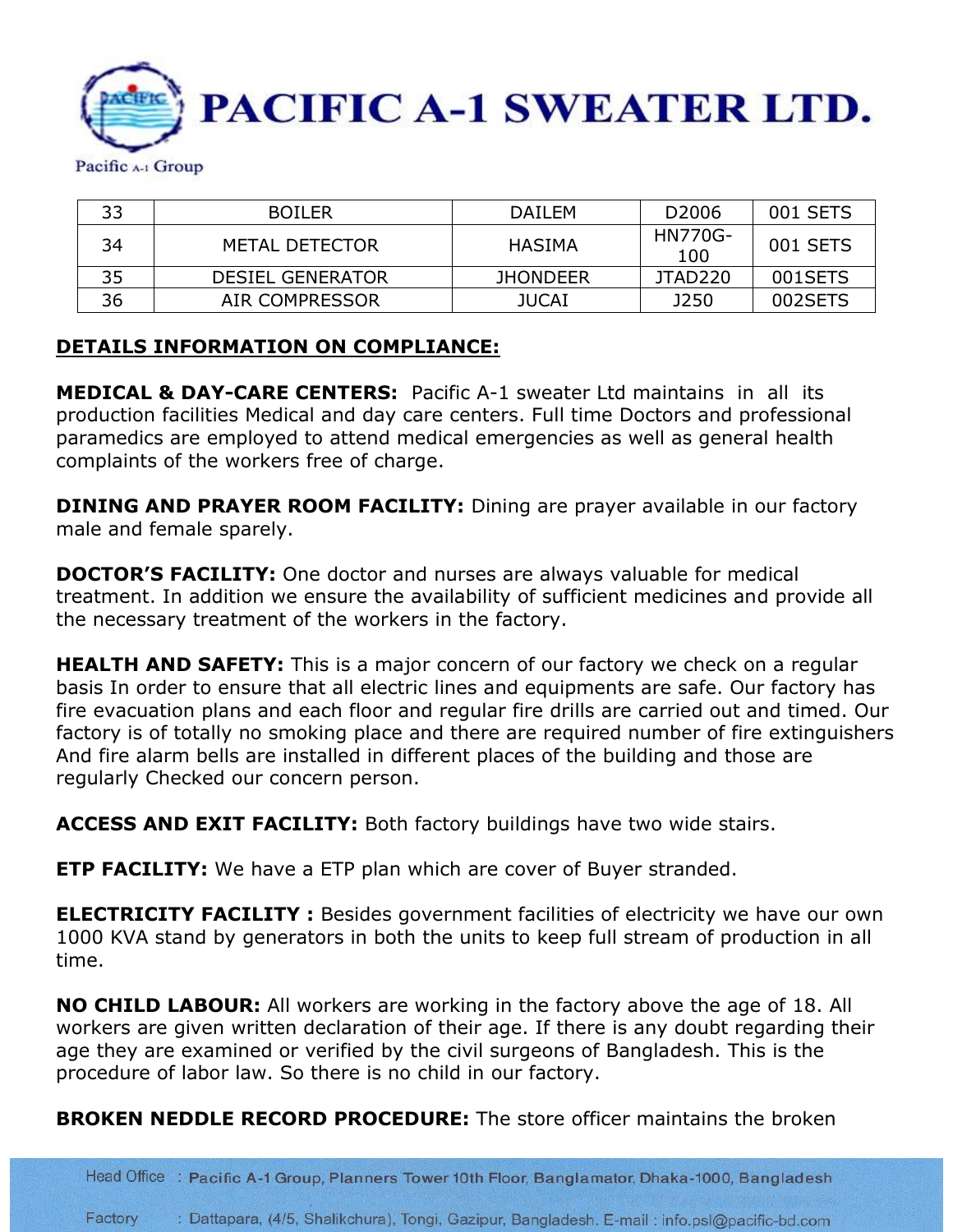

needles record and he is the only person issues the needles and receives the broken Needles from the operators. We maintain a register book section-wise for these broken needles.

**METAL DETECTOR MACHINE:** We check our garments with metal detector machines. This procedure ii done after poly procedure the of the garments. If any garments is Contaminated with metal, we then find out the metal from the garment and maintain a register for these metal. Unfortunately if the metal is found in the garment then we destroy that particular garment. After passing through the detector, we keep the garments in an export carton and a metal checked seal is given on carton so that we can sort out the metal checked carton.

**BUTTON PULL TEST MACINE:** We check our garments with pull test machine specially Kids garments also check mans & ladies if buyer required.

**OIL SPOT REMOVER MACHINE:** Oil spot is a major problem for garments, which have a bad effect on quality. So we have improved oil spot remover machine and also take care with other section to ensure oil spot free garments.

**DUST REMOVER MACHINE:** Dust removing procedure is not manually in our factory. We have imported dust remover machine to export dust free goods.

**Moisture Meter Machine:** We check our garments always with moisture meter machine avoid moisture in the garment.

**CHILD CARE ROOM:** We have child care facility for all kids and special take care Them.

## **PRODUCT DETAIL**

**YARN DETAIL :** 100% Acrylic, Mélange, Nap, Cotton Like, Cashmere Like, Chenille, Smiling, 80%Arylic 20% Wool, 70% Acrylic 30% Wool, 50% Acrylic 50% wool and many more.

Head Office : Pacific A-1 Group, Planners Tower 10th Floor, Banglamator, Dhaka-1000, Bangladesh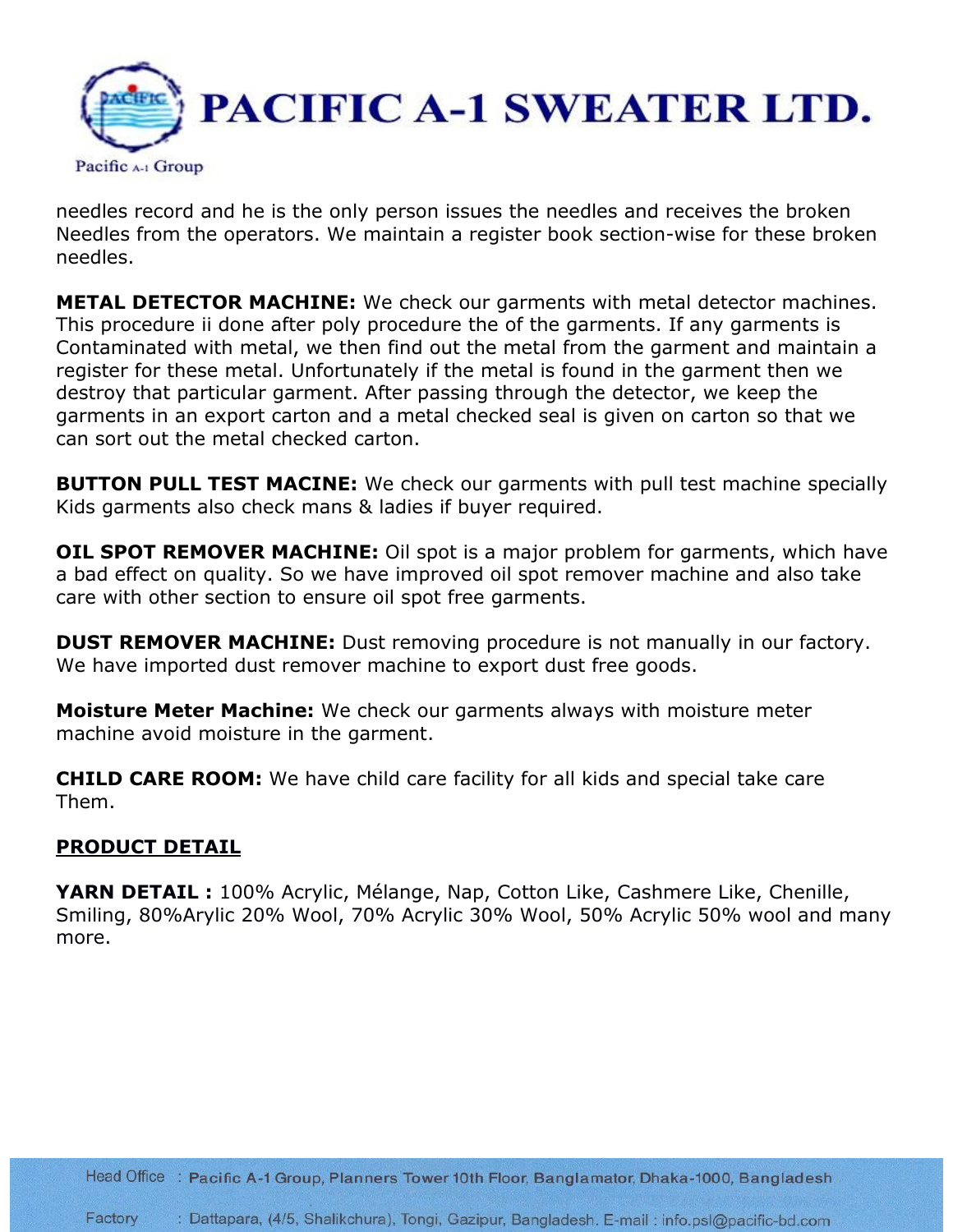



Head Office : Pacific A-1 Group, Planners Tower 10th Floor, Banglamator, Dhaka-1000, Bangladesh